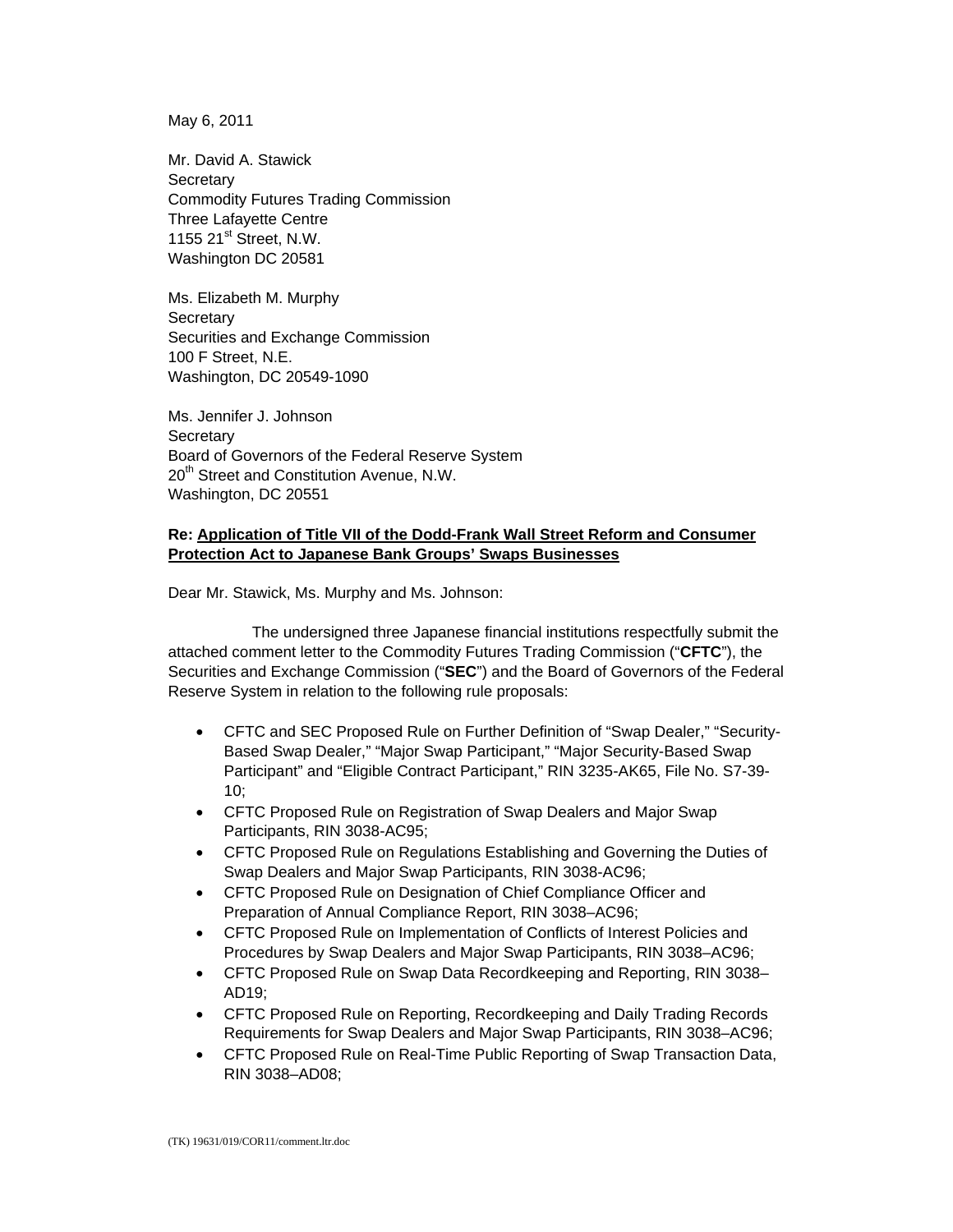- CFTC Interim Final Rule on Reporting Certain Post-Enactment Swap Transactions, RIN 3038–AD29;
- SEC Proposed Rule on Reporting of Security-Based Swap Information to Registered Security-Based Swap Data Repositories or the SEC and Public Dissemination of such Information, File Number S7–34–10;
- SEC Proposed Rule on Review of Security-Based Swaps for Mandatory Clearing and Notice Filing Requirements for Clearing Agencies, File Number S7–44–10;
- CFTC Proposed Rule on Swap Trading Relationship Documentation Requirements for Swap Dealers and Major Swap Participants, RIN 3038–AC96;
- CFTC Proposed Rules Regarding Business Conduct Standards for Swap Dealers and Major Swap Participants with Counterparties, RIN 3038-AD25;
- General CFTC Public Roundtable Discussion on Dodd-Frank Implementation; and
- Office of the Comptroller of the Currency, Treasury; Federal Reserve; Federal Deposit Insurance Corporation; Farm Credit Administration; and Federal Housing Finance Agency Proposed Rule on Margin and Capital Requirements for Covered Swap Entities, RIN 2590-AA45.

Should you have questions or concerns, please feel free to contact any of the undersigned or Theodore A. Paradise (+81-3-5561-4430) at the Tokyo office of Davis Polk & Wardwell LLP at your convenience.

Sincerely,

The Bank of Tokyo-Mitsubishi UFJ, Ltd. Mizuho Corporate Bank, Ltd. Sumitomo Mitsui Banking Corporation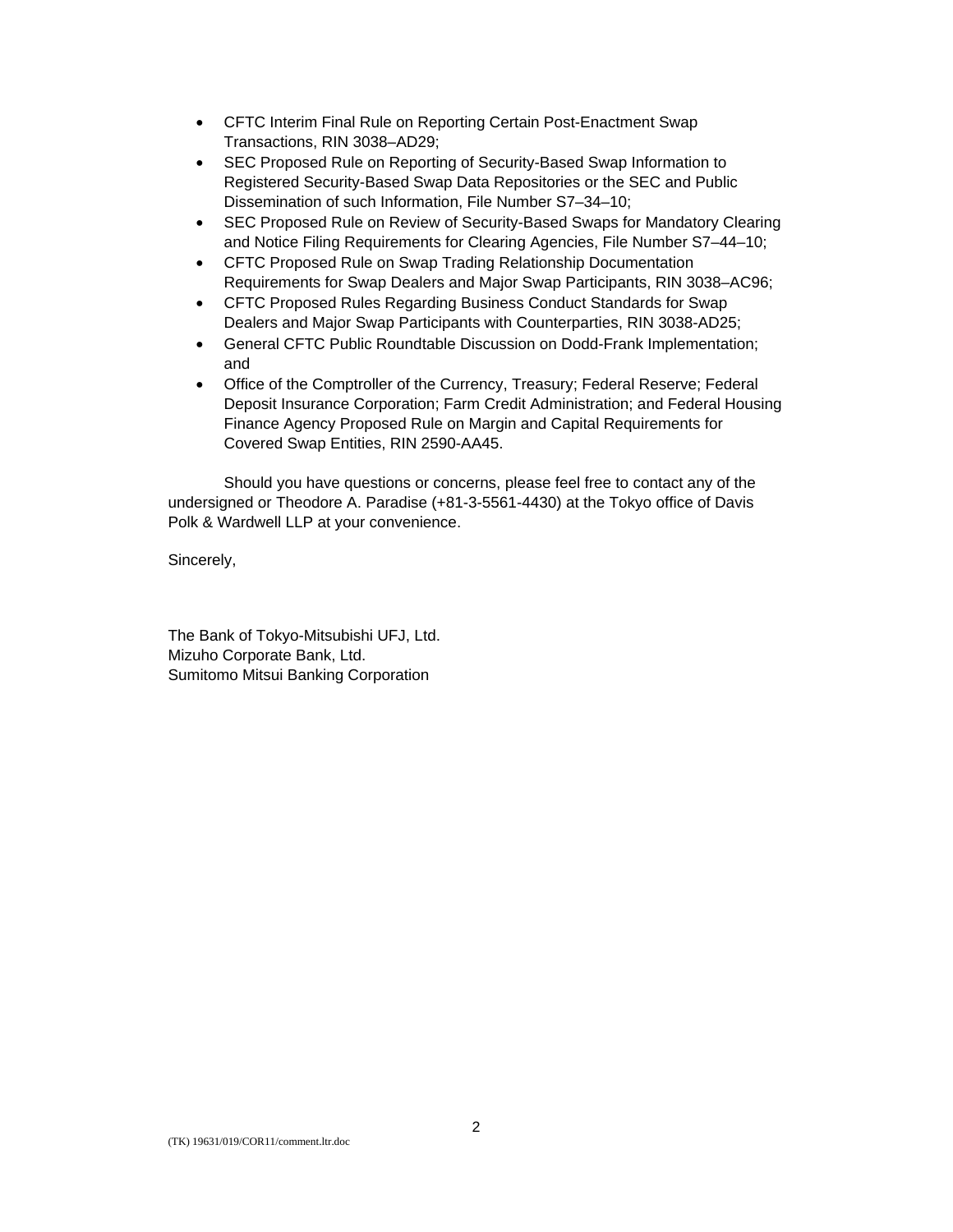May 6, 2011

Mr. David A. Stawick **Secretary** Commodity Futures Trading Commission Three Lafayette Centre 1155  $21^{st}$  Street, N.W. Washington DC 20581

Ms. Elizabeth M. Murphy **Secretary** Securities and Exchange Commission 100 F Street, N.E. Washington, DC 20549-1090

Ms. Jennifer J. Johnson **Secretary** Board of Governors of the Federal Reserve System 20<sup>th</sup> Street and Constitution Avenue, N.W. Washington, DC 20551

## **Re: Application of Title VII of the Dodd-Frank Wall Street Reform and Consumer Protection Act to Japanese Bank Groups' Swaps Businesses**

Dear Mr. Stawick, Ms. Murphy and Ms. Johnson:

The undersigned are Japan's three largest bank groups, each of which engages in swap dealing activities throughout the world, including in the United States. We book swaps primarily in our well-capitalized, highly rated banking institutions, with most swaps in the U.S. market being booked in our U.S. branches. We are writing to request temporary and permanent relief from some of the requirements arising under Title VII ("**Title VII**") of the Dodd-Frank Wall Street Reform and Consumer Protection Act (the "**Dodd-Frank Act"**).<sup>[1](#page-2-0)</sup>

For convenience, in this letter we refer to swaps and security-based swaps collectively as "**swaps**," and, likewise, the term "**swap dealers**" refers to both swap dealers and security-based swap dealers.

<span id="page-2-0"></span> $\overline{\phantom{a}}$  1  $1$  For a more detailed treatment of the legal authority to implement the proposals discussed herein under the headings "Bank-wide Regulation," "Transactions with Affiliates" and "Cross-border Transactions with U.S.-based Swap Dealers," the undersigned hereby refer you to the letter of February 17, 2011, entitled "Supplemental Submission Concerning the Application of Title VII of the Dodd-Frank Wall Street Reform and Consumer Protection Act to the Global Swap Dealing Businesses of Foreign Financial Institutions" (*available at*:

http://www.sec.gov/comments/s7-39-10/s73910-25.pdf), delivered to you by the twelve foreign banks signatory thereto. As here, the twelve foreign signatory banks similarly relied upon the regulators' authority to refine the definitions of the terms "swap" and "swap dealer."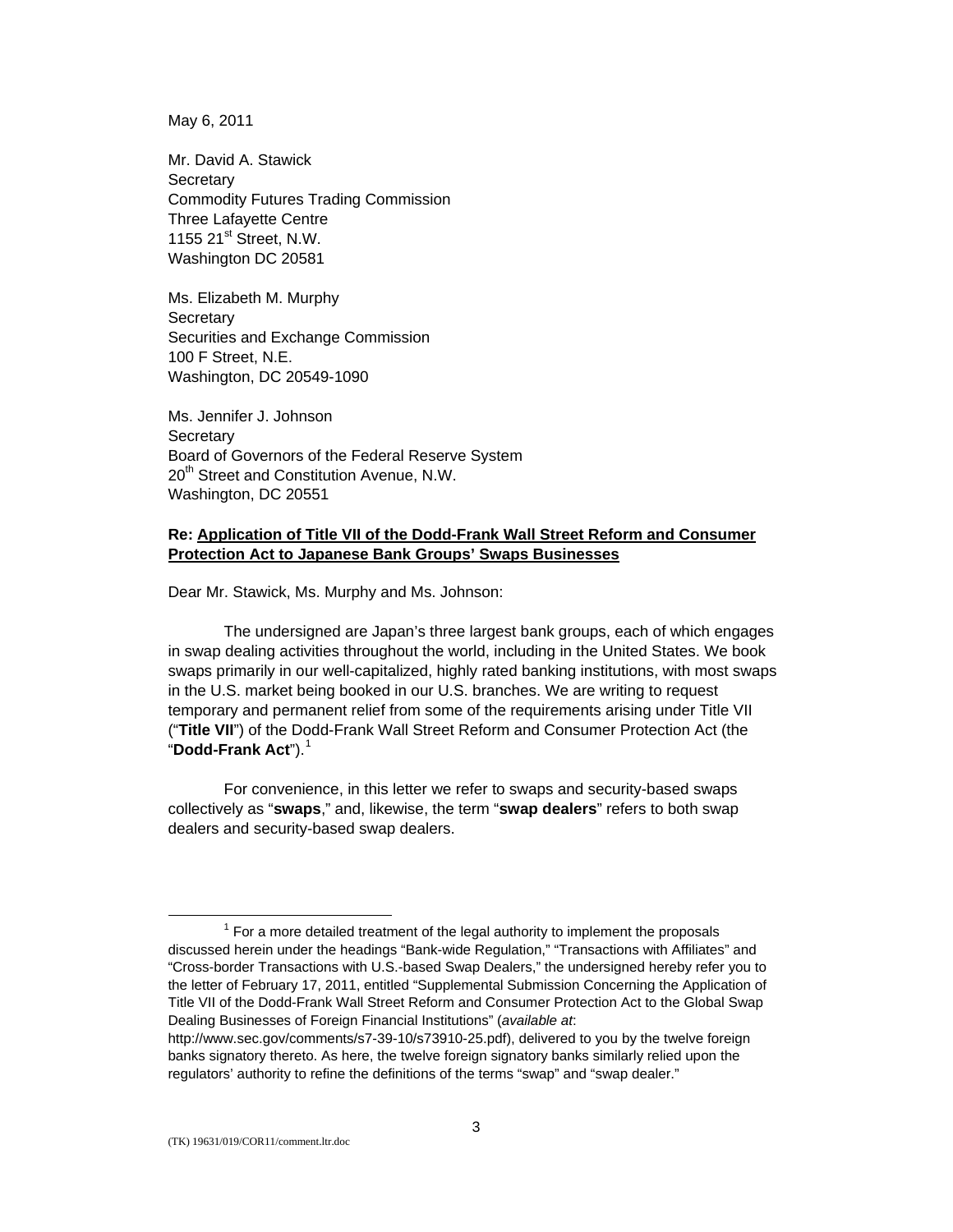### **Bank-wide Regulation**

We respectfully request that the Commodity Futures Trading Commission (the "**CFTC**"), the Securities and Exchange Commission (the "**SEC**" and, together with the CFTC, the "**Commissions**") and the Board of Governors of the Federal Reserve System (the "**Federal Reserve**") adopt implementing regulations under the Dodd-Frank Act with the effect that Japanese banks, including their U.S. branches, are not made subject to the application of Title VII requirements.

According to the recent *communiqué* of the G20 Finance Ministers and Central Bank Governors' Meeting in Washington, the G20 governments agreed to "set high, internationally consistent, coordinated and non-discriminatory requirements in our legislations and regulations implementing [Financial Stability Board] recommendations on OTC derivatives markets" and also "stressed the need to avoid overlapping regulations." By December 31, 2012, we expect that Japanese banks engaged as swap dealers will be subject to comprehensive regulation under Japanese law in a manner consistent with the G20 *communiqué* and that such regulation will extend to all branches of Japanese banks engaged in swap dealing activities, including U.S. branches. The implementation of regulations to exclude foreign banks, including their U.S. branches, from the scope of Title VII's requirements promotes a well-sequenced introduction and mutual recognition of complementary regulatory regimes among the G20 nations.

We book swaps in the U.S. market through our bank branches in the United States and, as a general statement, do not engage in global central booking at our home offices or branches in Japan. (Following the implementation of Title VII, we expect that the only U.S. market swaps not booked in our U.S. branches will be those with U.S. dealers, a subject we discuss below.) We believe that future Japanese regulation of swap activities of Japanese banks will render regulation of such banks subject to Title VII superfluous at best and potentially subject such banks to inconsistent regulations under U.S. and Japanese law.

#### **Transactions with Affiliates**

Insofar as the comments above under "Bank-wide Regulation" are not incorporated into the implementing regulations of Title VII, and in any case with respect to non-bank entities within Japanese banking groups, we respectfully request that the Commissions and the Federal Reserve adopt implementing regulations under Title VII such that the requirements of that Title do not apply to transactions between affiliates of a bank group regulated as a bank holding company under the U.S. Bank Holding Company Act ("**BHCA**"). We believe that the regulation of intra-group transactions does not further the objectives of Title VII and that imposing additional requirements would result in overlapping and potentially inconsistent requirements.

We request the following relief with respect to the requirements of Title VII:

- Transactions by a bank group member with other bank group members should not be included in the evaluation of whether such member should be considered a swap dealer or major swap participant.
- Transactions by a bank group member with other bank group members should not be subject to central clearing, exchange/swap execution facility requirements,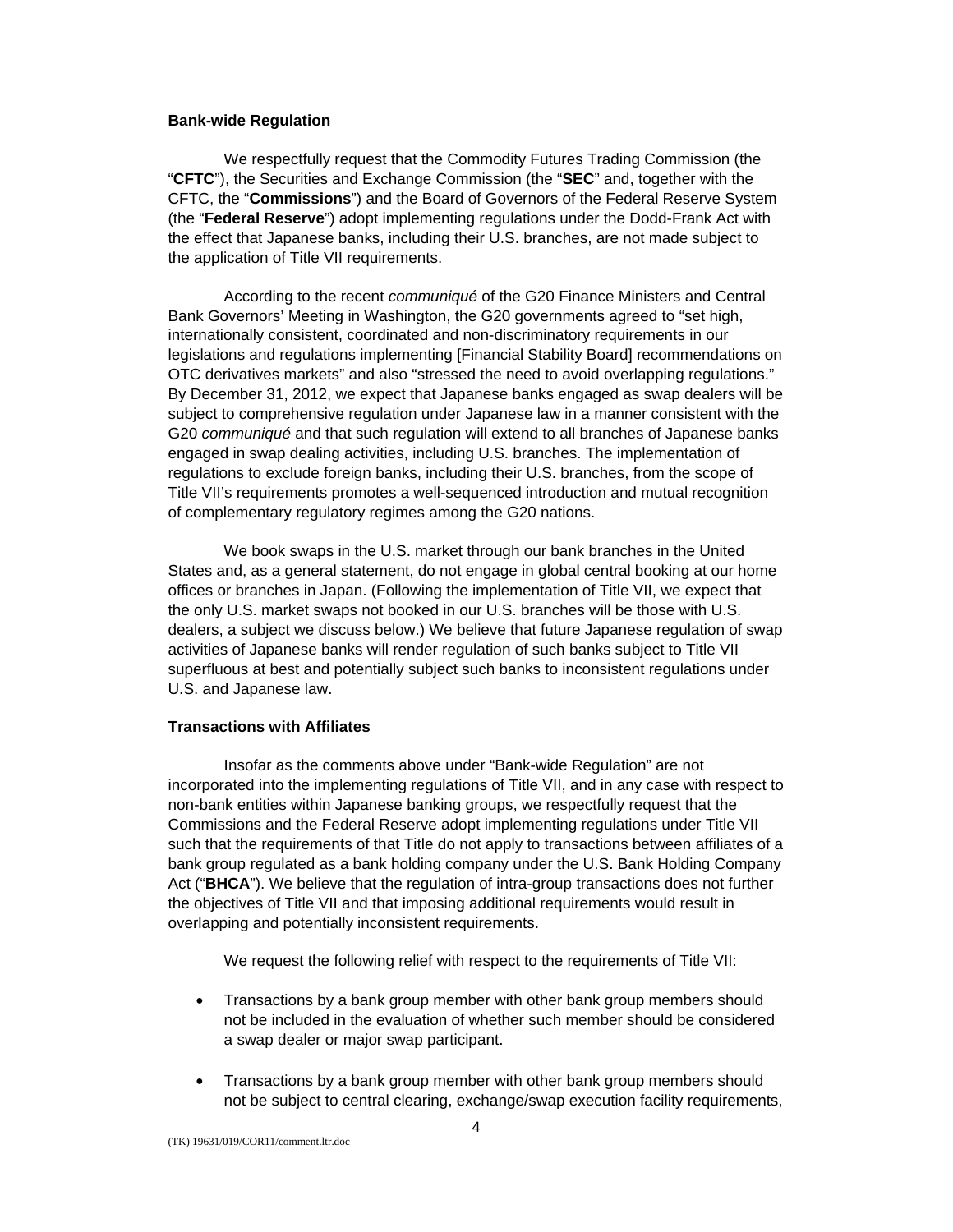collateral, segregation, portfolio compression and reconciliation and documentation requirements for uncleared swaps.

- Unless one of the parties is a registered swap dealer or major swap participant, there should be no swap data repository reporting requirements with respect to transactions by a bank group member with other bank group members.
- Transactions with other bank group members by a group member that is a registered swap dealer or major swap participant should not be subject to business conduct requirements.

Each of the undersigned is regulated as a bank holding company under the BHCA. As such, we and our controlled affiliates are subject to regulation and supervision on a consolidated basis by the Federal Reserve. We believe that, in the case of BHCAregulated groups, Title VII requirements should not apply to transactions between or among a bank holding company and any entity "controlled" by the holding company within the meaning of the BHCA. This exclusion from the scope of Title VII would be consistent with the scope of comprehensive regulation under the BHCA. The provisions of the BHCA applicable to the undersigned and their controlled affiliates provide the Federal Reserve with ample authority to monitor transactions among affiliates, thereby providing assurance that such transactions exclusively involve intra-group exposures.

#### **Cross-border Transactions with U.S.-based Swap Dealers**

Insofar as the comments above under "Bank-wide Regulation" are not incorporated into the implementing regulations of Title VII, we respectfully request that the Commissions and the Federal Reserve adopt implementing regulations under Title VII such that a foreign dealer—particularly a foreign dealer subject to comprehensive regulation in its home country—not be made subject to requirements that would otherwise arise as a result of transactions by the foreign dealer with a U.S.-based dealer regulated as a swap dealer under Title VII.

To the extent that the activities of a home country-regulated foreign swap dealer are restricted to transactions with U.S.-based swap dealers, we believe that imposition of registration, capital, risk management and other entity-based requirements of Title VII on such a foreign swap dealer would not advance the policy objectives of the Commissions or the Federal Reserve in this context. The primary purpose of imposing entity-based requirements on swap dealers is to mitigate systemic risk to the U.S. financial system. In the case of a foreign swap dealer, however, such systemic risk is implicated only to the extent that such dealer trades with U.S. counterparties. If a foreign swap dealer limits its activities to trades with U.S.-based swap dealers who are themselves subject to entitybased regulation, entity-based regulation of the U.S.-based dealer alone is sufficient to achieve the desired reduction of systemic risk. No meaningful additional risk mitigation is likely to be achieved by imposing such regulations on foreign dealers to the extent that such dealers are or will be comprehensively regulated from a systemic risk perspective in their home country jurisdictions as banks, consolidated subsidiaries of banks or other regulated swap entities.

If Title VII requirements are imposed on foreign swap dealers as a result of transactions with U.S.-based dealers, we expect that many foreign swap dealers will